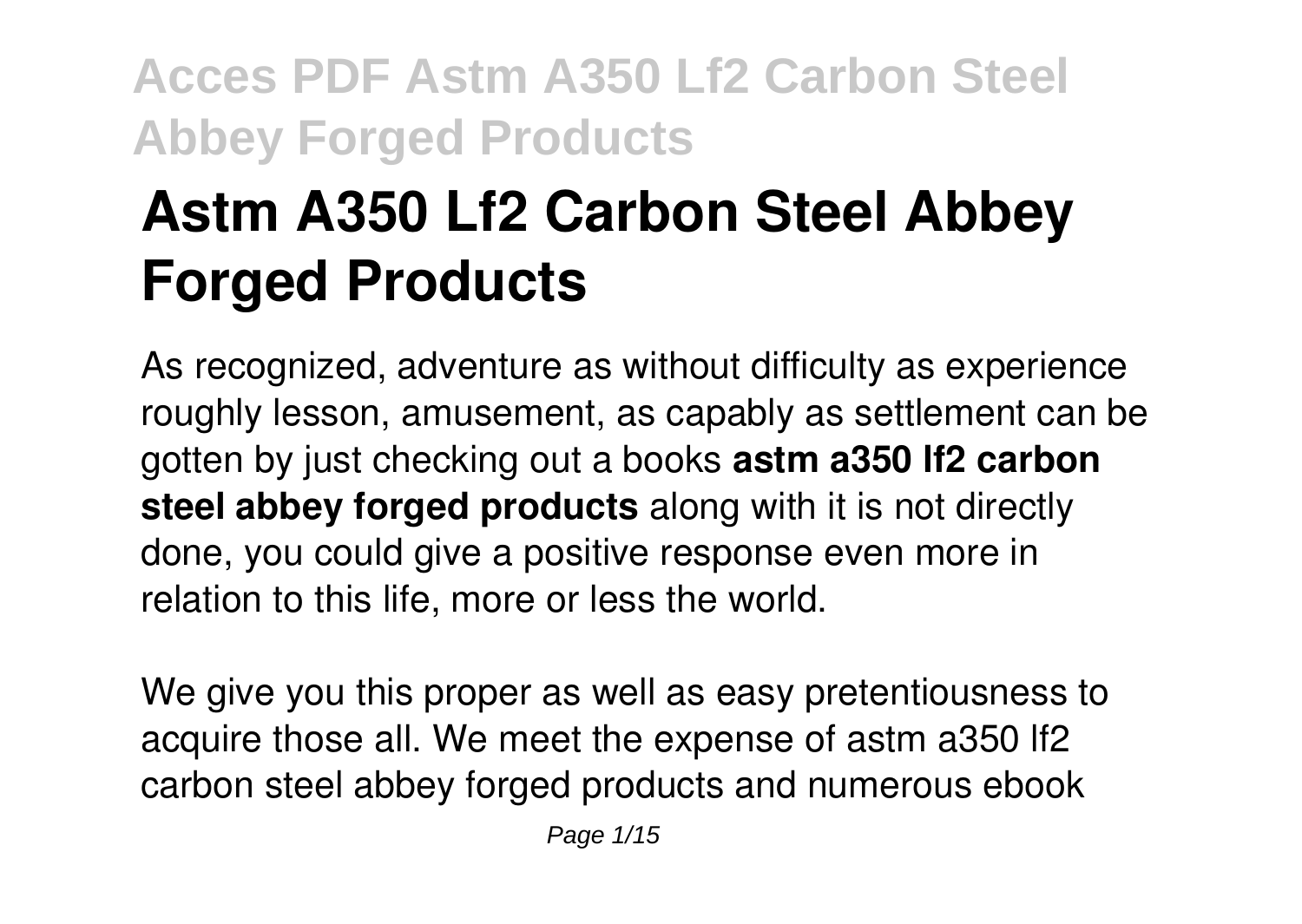collections from fictions to scientific research in any way. among them is this astm a350 lf2 carbon steel abbey forged products that can be your partner.

ASTM A350 LF2 Flanges Astm A350 Lf2 Flanges Manufacturing Process A350 LF2 Class 2 Process A350 LF2 FLANGES

SAE STEEL GRADES: Major Classifications of Carbon and Alloy Steel

Material of Valves II ASTM std II A216 II A105 II A352 II A350 II A217 II A182 II A351 II GradesIs it Bad That My Carbon Steel is Changing Color? *Difference Between Low, Medium \u0026 High Carbon Steel !! ||Engineers Academy||* High Carbon Steel vs Mild Steel Test Page 2/15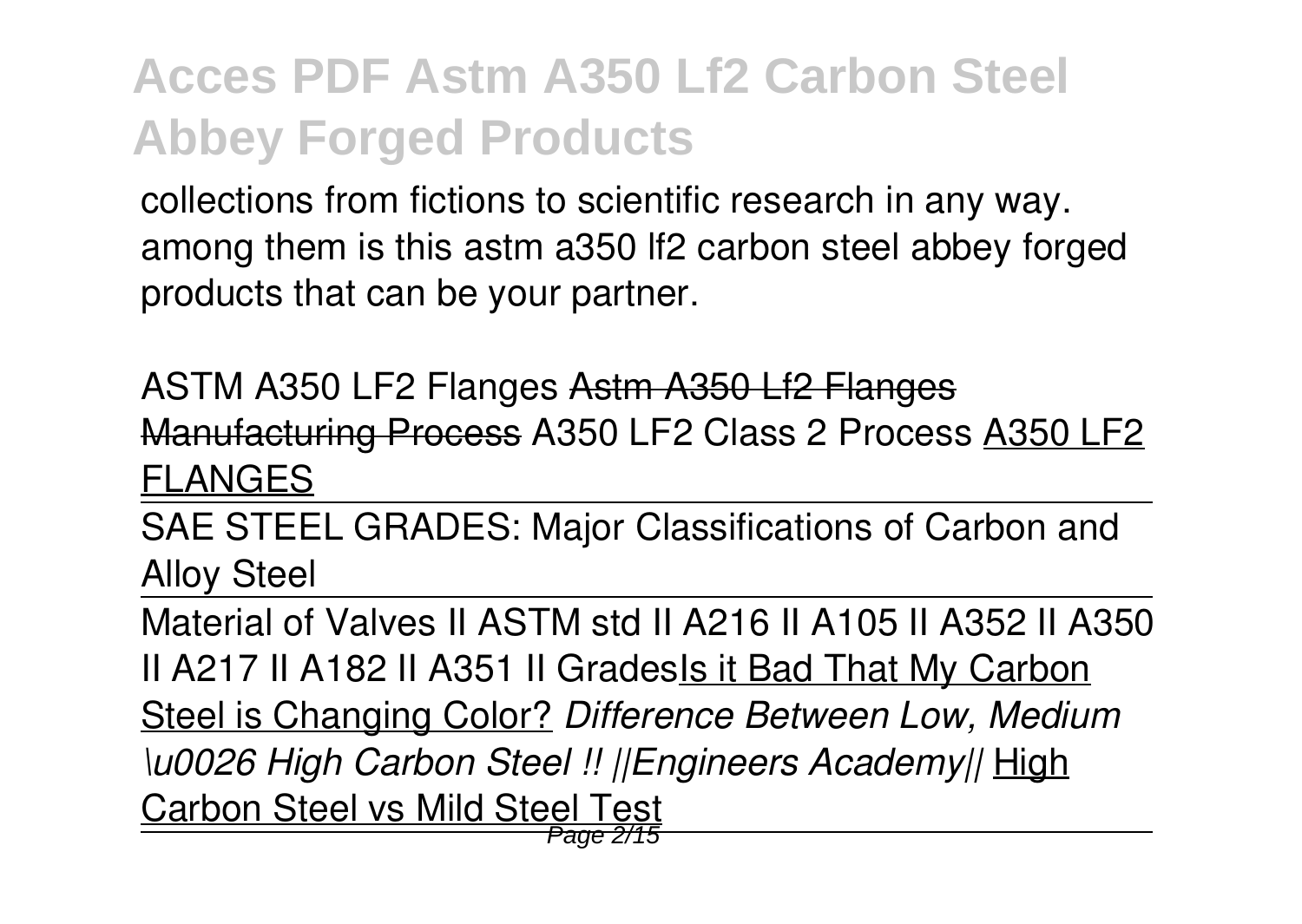The Four Types of Steel (Part 2: Carbon Steel) | Metal Supermarkets*Choosing Your Knife: Carbon Steel v.s. Stainless Steel* butt welding seamless steel bend ASTM A350 LF2 *Types of steel - Carbon vs Stainless. Which is better? Mora Companion: Carbon VS. Stainless Sharpening Steels are Useless Hardening mild steel* Modern Carbon Steel Pan Comparison *Carbon VS Stainless Steel!!!! WHICH IS BEST??? Etching A Blade With Hot Vinegar* **Properties and Grain Structure** *How to add carbon to steel (Not!)*

The Hardest Knife Making Steel in the World! - How Hard is Hard?*Is D2 Tool Steel a Carbon Steel, or a Stainless Steel? A350 LF2 CL1 Flange* A350 LF2 CL1 Flanges Manufacturer In India sloping pipe in revit/Offset in isometric drawing/piping fittings and and symbols(Hindi) Effect Of Carbon In Steel - FE Page 3/15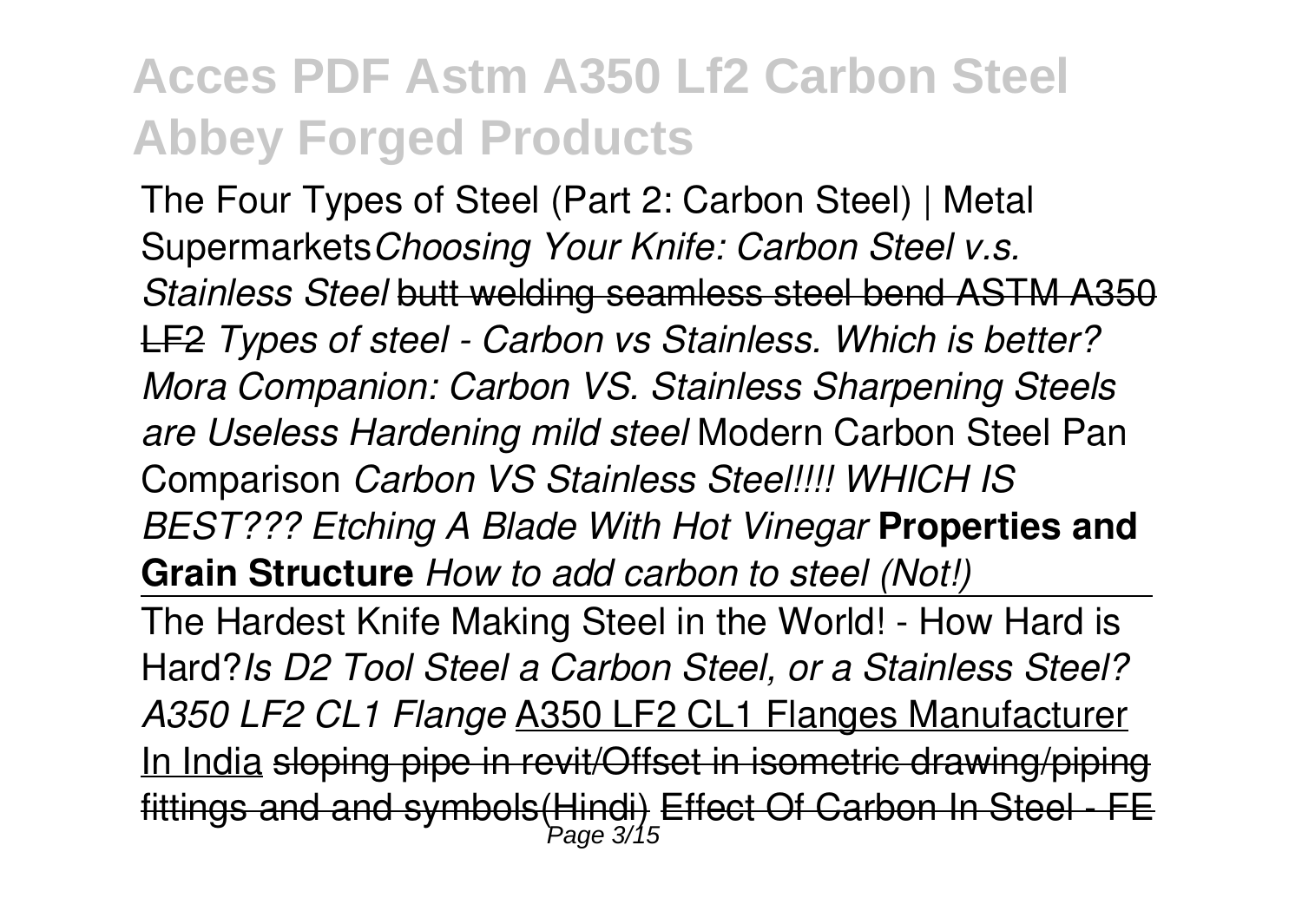exam A350 LF2 CL 2 Flange Manufacturers In India *Powdered steel vs Normal steel explained* **What is CARBON STEEL? What does CARBON STEEL mean? CARBON STEEL meaning, definition \u0026 explanation Astm A350 Lf2 Carbon Steel**

ASTM A350 LF2 – Carbon Steel. ASTM A350 Grade LF2 is a general Carbon steel usually supplied in the Normalised, Normalised and Tempered or Quench and Tempered condition. It is typified by having moderate strength and impact toughness and is used extensively for the manufacture of flanges and fittings, and applications which require cold temperature service where corrosion resistance is not important.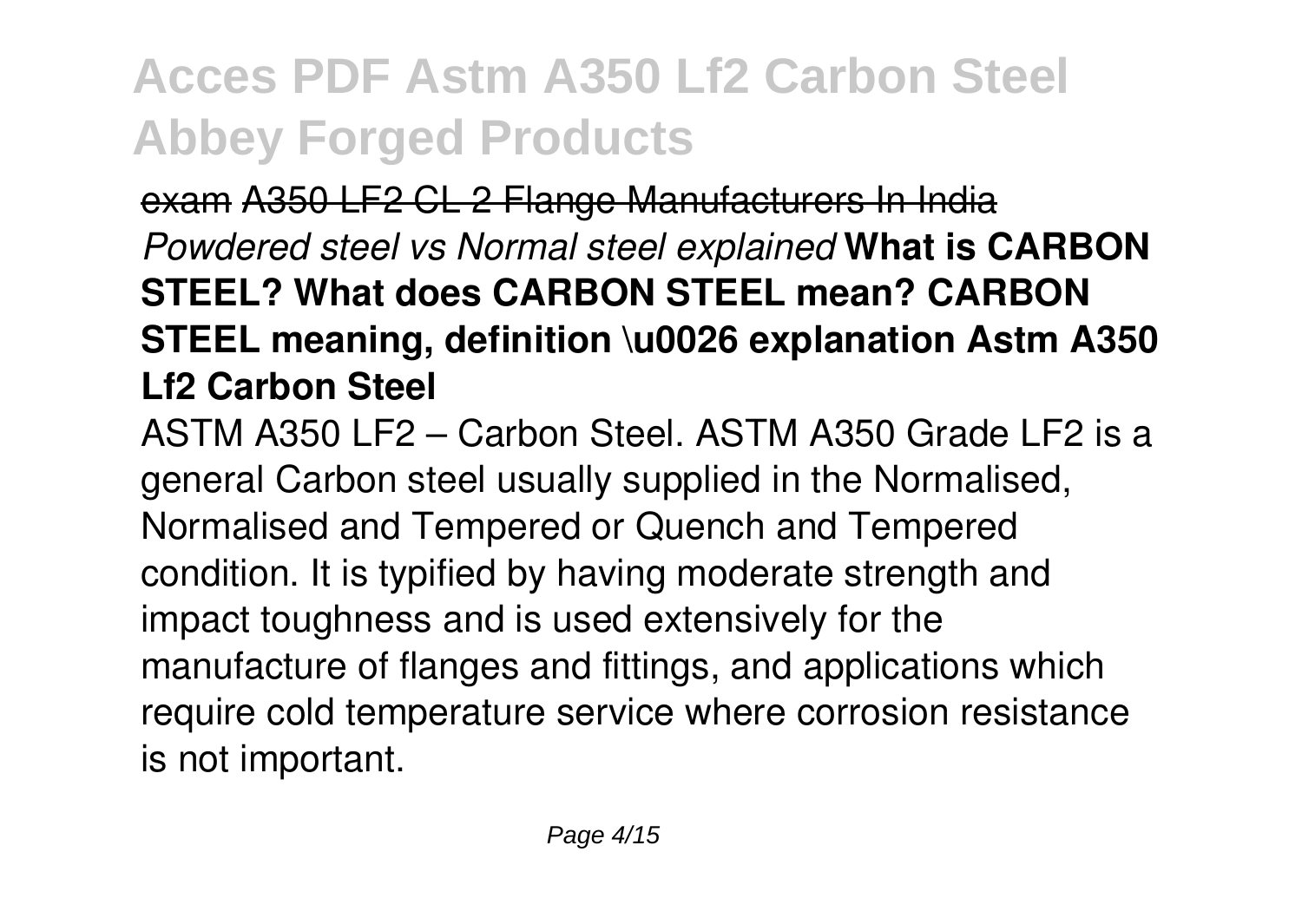#### **ASTM A350 LF2 – Carbon Steel - Abbey**

ASTM A350 (ASME SA350) is the standard specification for carbon steel and low alloy steel forged flanges and flanged fittings for low temperature services. Common use grade is ASTM A350 LF2 Class 1, corresponding material for piping in ASTM A333 Grade 6 and pipe fittings in ASTM A420 WPL6. With yield strength minimum 240 Mpa, and tensile strength in 480 Mpa to 655 Mpa, impact test temperature at -45?.

#### **ASTM A350 LF2 (ASME SA350) Flanges for Low Temperature - OCTAL**

ASTM A350 LF1, LF2 AND LF3 CARBON/ALLOY STEELS General Characteristics. These grades of steel are used as pipeline steels and also in the production of forged flanges.<br> $P_{\text{age 5/15}}$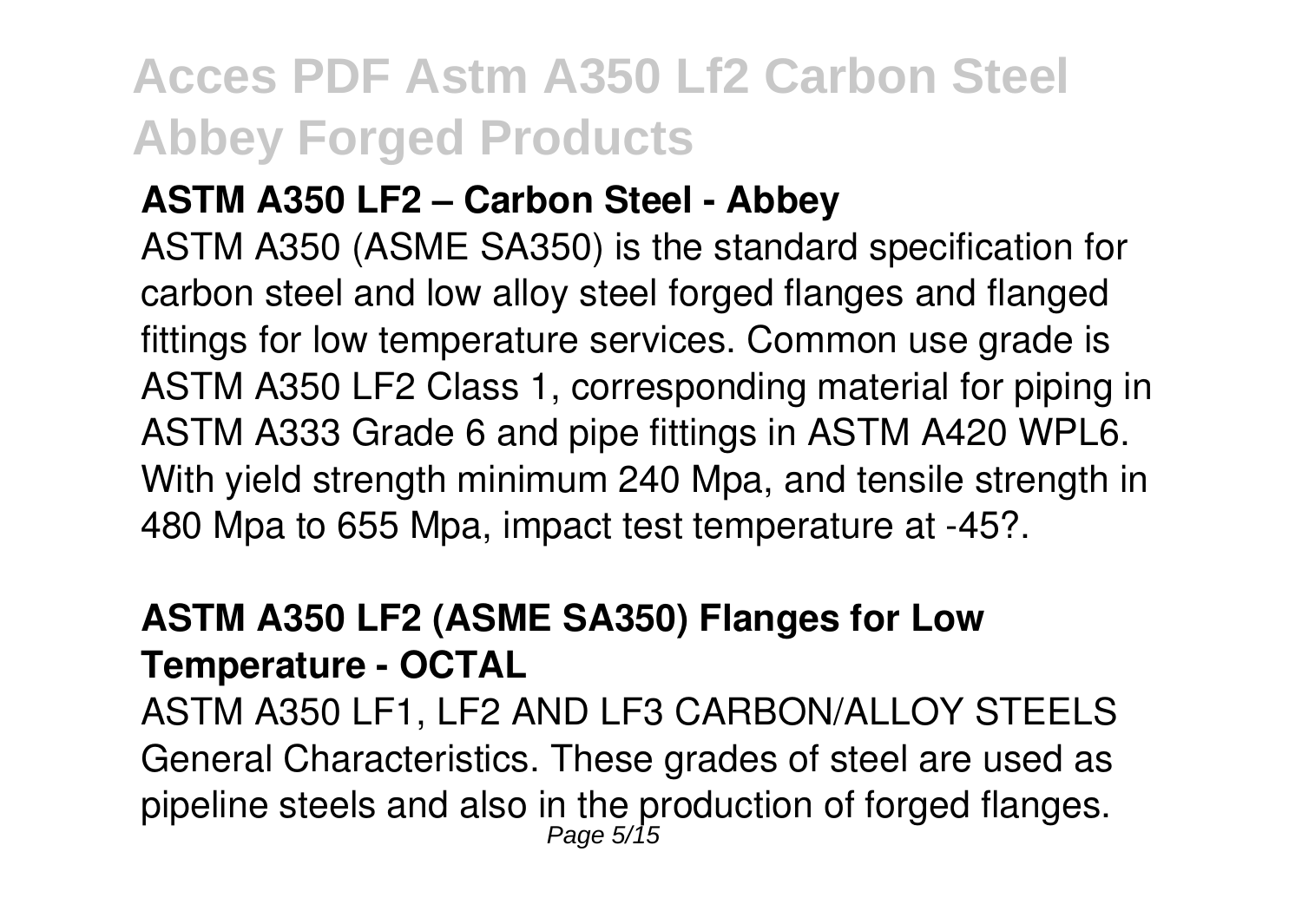They are suitable for use down to  $-20^\circ$ F (LF1,)  $-50^\circ$ F (LF2) and –150ºF (LF3.) Chemical Analysis. LF1:

**ASTM A350 LF1, LF2 AND LF3 CARBON/ALLOY STEELS** Tesco Steel & Engineering is a leading Manufacturer & Supplier of ASTM A350 LF2 Low Temperature Carbon Steel Outlets Fittings, A350 LTCS LF2 Outlets Fittings, LTCS ASTM A350 LF2 Outlets Fittings, Carbon Steel LF2 Outlet Fittings, ASTM A350 LTCS Gr.LF2 Welding Outlet, Threaded Outlets, Socket weld Outlets, Elbow Outlets, Lateral Outlets in Mumbai, India.

#### **Low Temperature Carbon Steel ASTM A350 LF2 Outlets**

**...**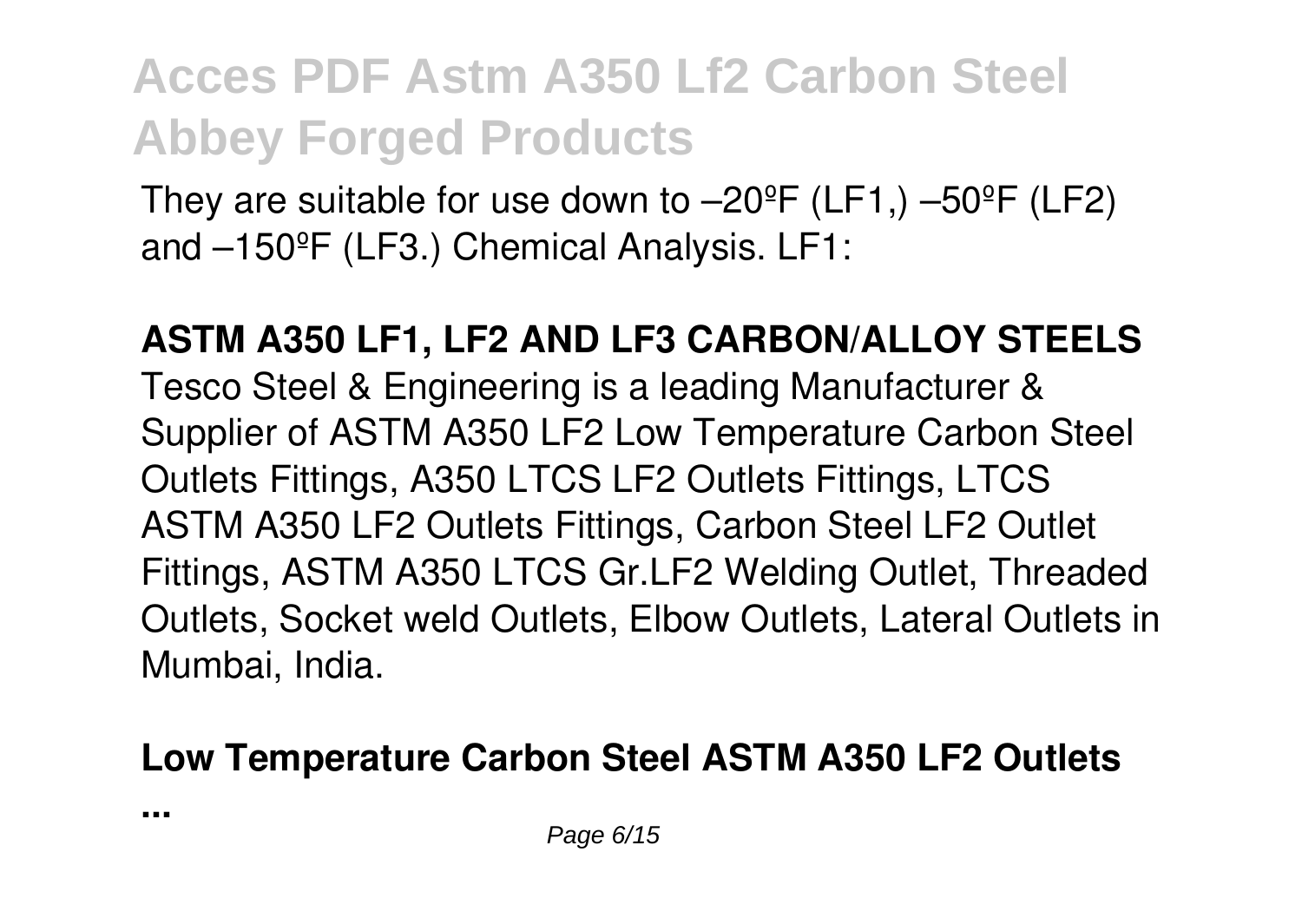ASTM A350 LF1, LF2 AND LF3 CARBON/ALLOY STEELS General characteristics of ASTM A350 LF1, LF2 AND LF3 CARBON/ALLOY STEELS These grades of steel are used as pipeline steels and also in the production of forged flanges. They are suitable for use down to  $-20^{\circ}$ F (LF1,)  $-50^{\circ}$ F (LF2) and  $-150^{\circ}$ F (LF3.)

#### **ASTM A350 LF1, LF2 AND LF3 CARBON/ALLOY STEELS | All ...**

ASTM A350 LF2 LTCS Flanges Available Types LTCS A350 LF2 Flanges Export To Marcel Piping is well known suppliers, manufacturers and exporters of ASTM A350 LF2 LTCS Flanges, made by Low-Temperature Carbon Steel especially to ASTM A350 specifications, accomplished to work at low-Page 7/15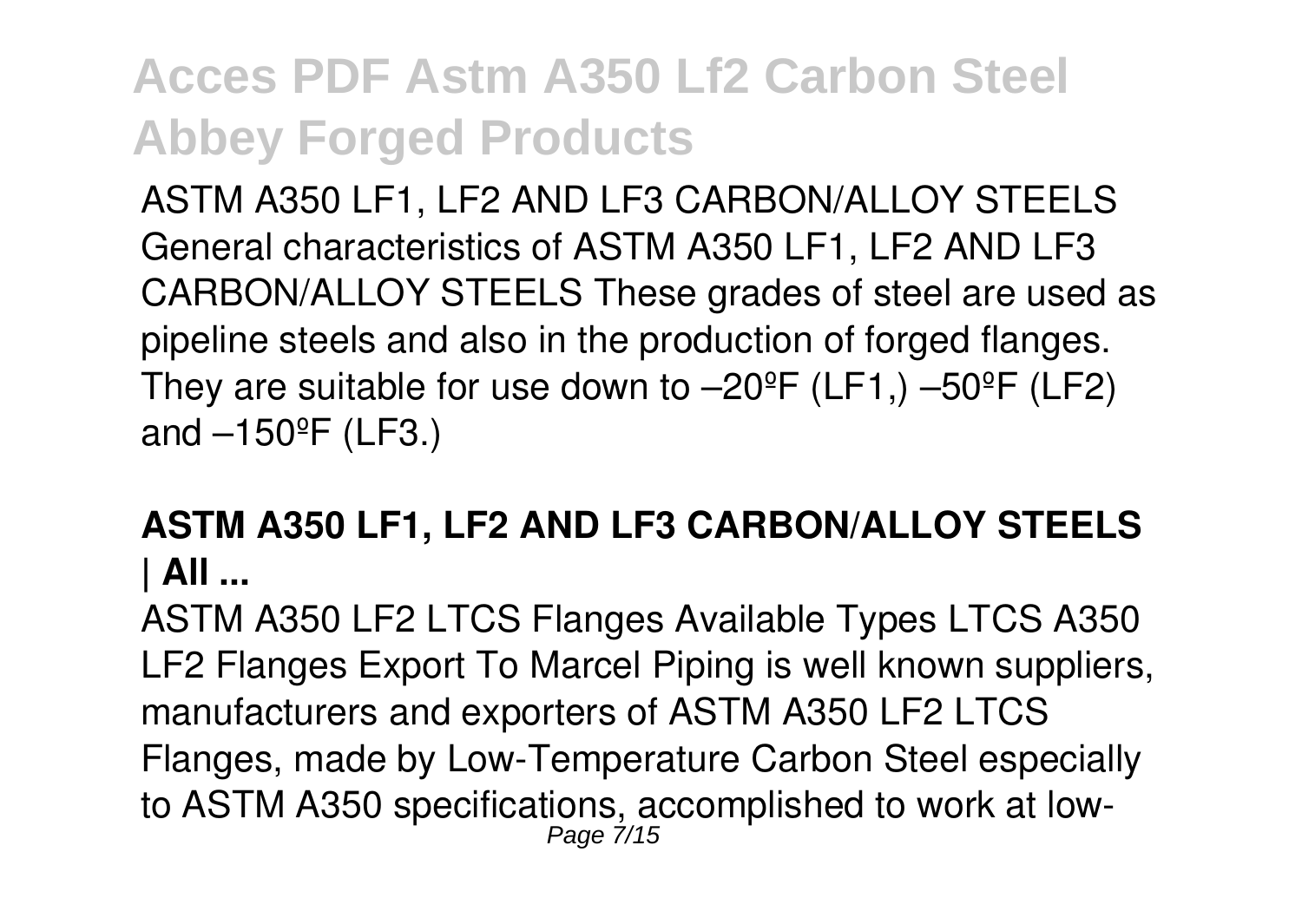temperature utility.

#### **ASTM A350 LF2 Flanges, Low Temperature Carbon Steel Pipe ...**

The Carbon Steel A350 LF2 Slip On Flanges are used with seamless pipes for easy installment on to the correct location as the flanges allow the pipes to slip on to the flange and move to the right position before welding or bolting. The Astm A350 Grade LF2 Class 2 Pipe Flange is also used in similar capacities. Please contact us for further information and pricing of the products.

#### **ASTM A350 LF2 Flanges | ASME SA 350 GR LF2 Weld Flange ...**

Page 8/15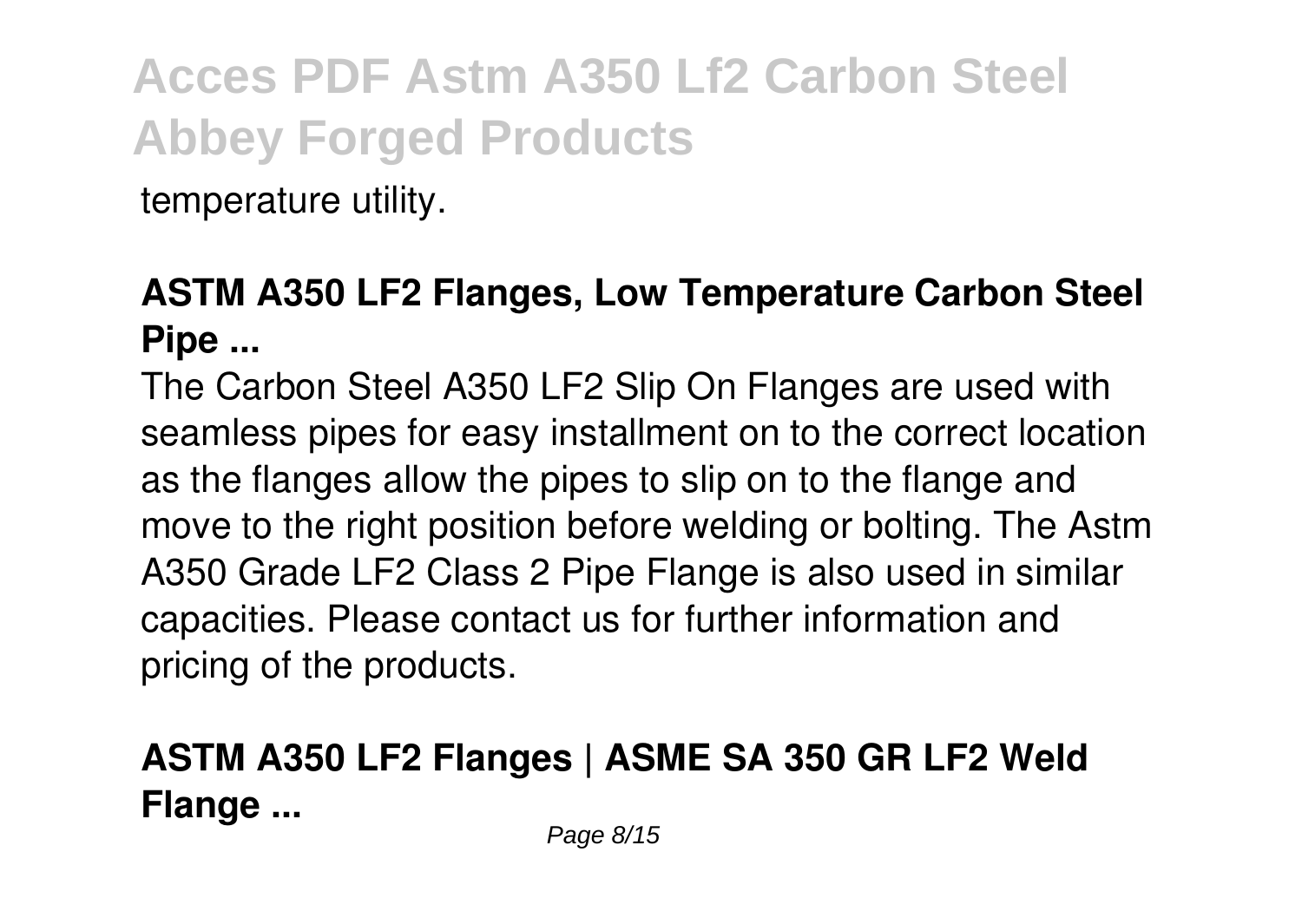ASTM A350 is the standard specification covering carbon and low-alloy steel forged or ring-rolled flanges, forged fittings and valves intended primarily for low-temperature service and requiring notch toughness testing. They are manufactured to corresponding ASME or API dimensional standards.

**ASTM A350 Carbon and Low-Alloy Steel Forgings** A105/A350-LF2 Dual. A105 and A350-LF2 are standard specifications for forged carbon steel piping components. A105 for ambient and higher-temperature service; A350-LF2 for low-temperature service with Charpy V-Notch impact energy testing. Components include flanges, various fittings and valves.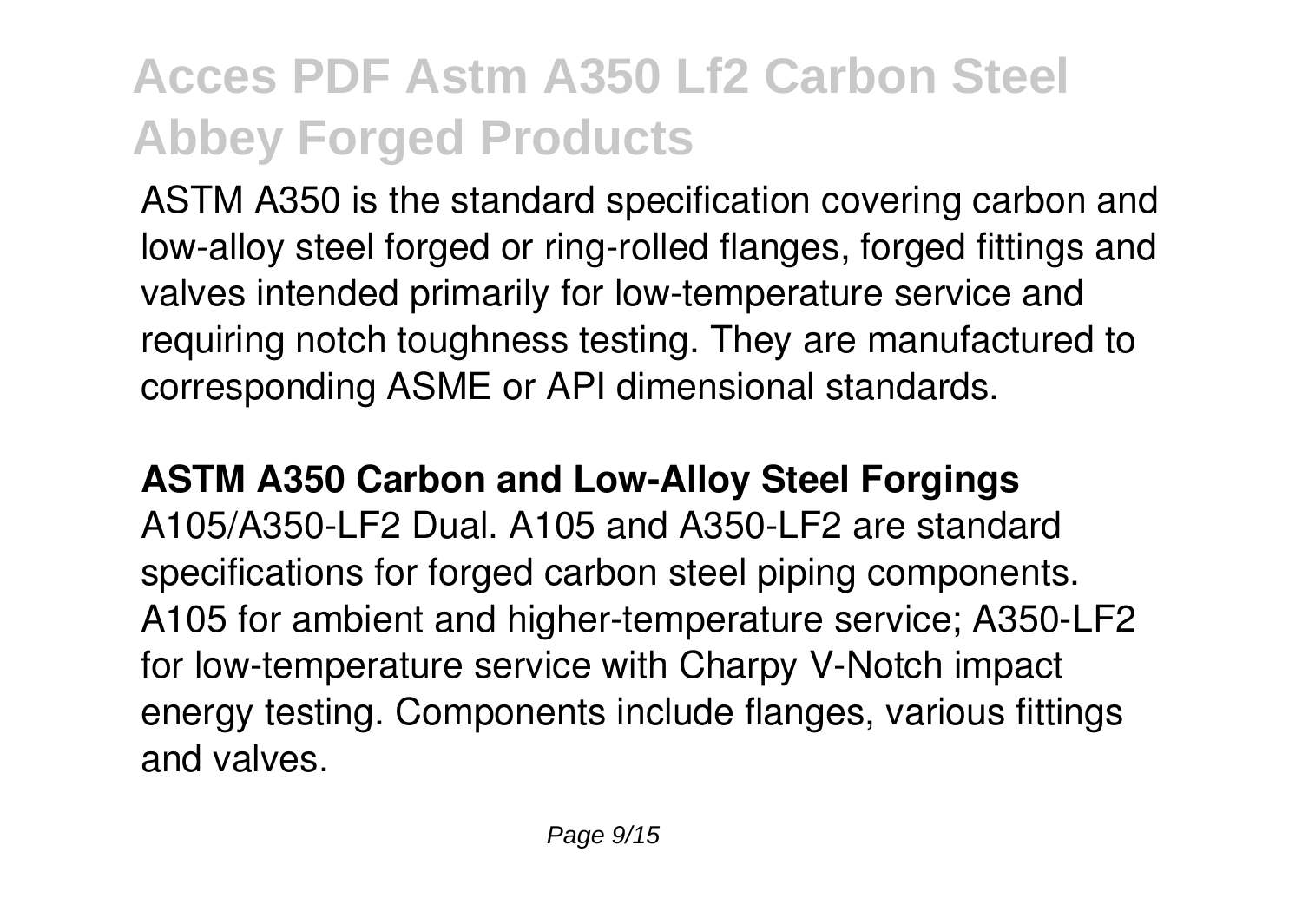#### **Encore Metals - A105/A350-LF2 Dual**

1.1 This specification 2 covers several grades of carbon and low-alloy steel forged or ring-rolled flanges, forged fittings and valves intended primarily for low-temperature service and requiring notch toughness testing.

#### **ASTM A350 / A350M - 18 Standard Specification for Carbon ...**

ASTM A350 LF2 Flanges (Standard Specification for Carbon and Low-Alloy Steel Forgings, Requiring Notch Toughness Testing for Piping Components. ASTM A350 LF2 Specification covrs Several grade of carbon and low alloy steel forged or ring-rolled flanges, forged fittings and valves for low-temperature service. Impact tests shall also be<br>Page 10/15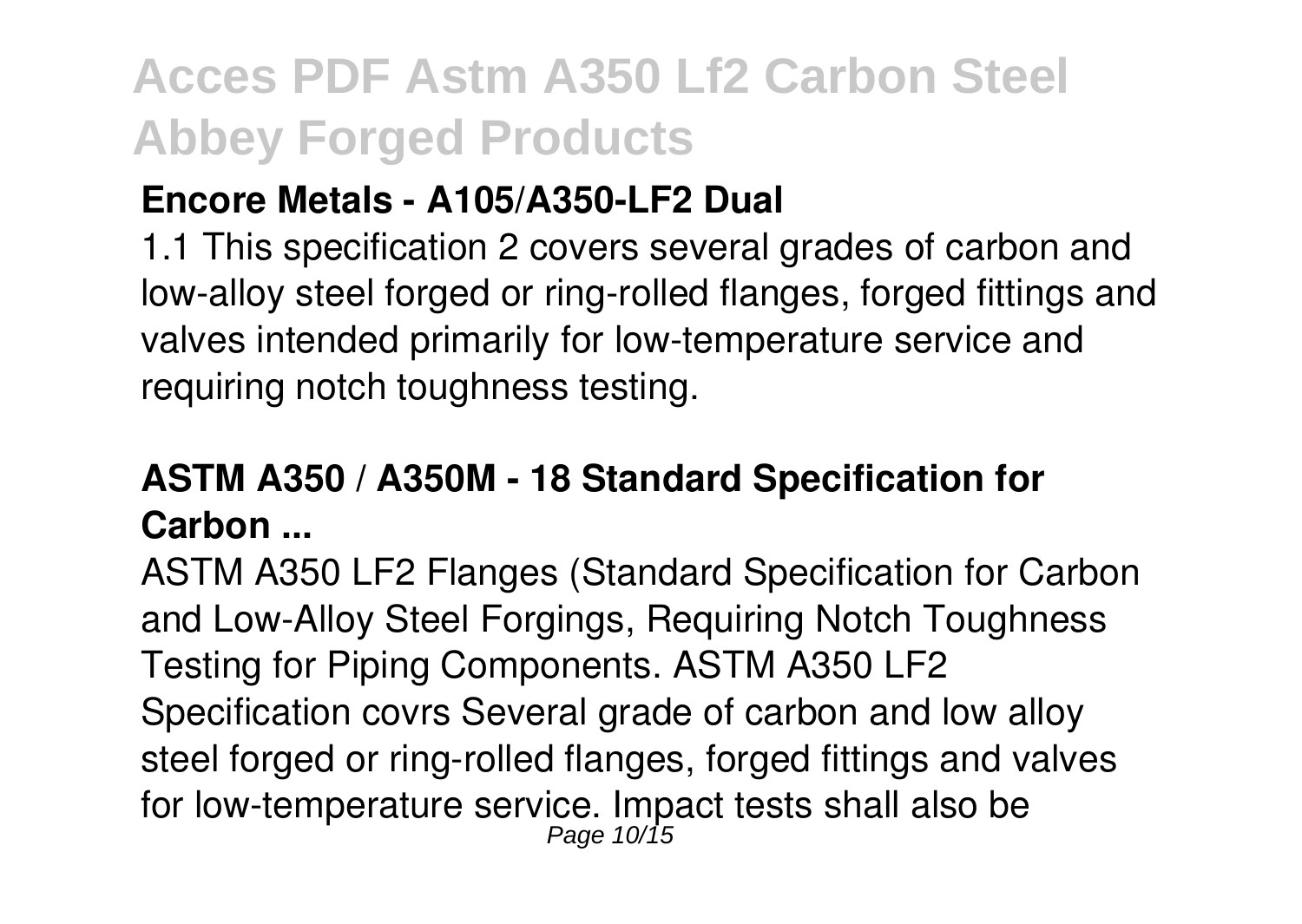performed and the steel materials shall conform to the required values of minimum impact energy, temperature, and minimum equivalent absorbed energy.

#### **ASTM A350 LF2 Flanges| A350 LF2N Flanges Manufacturer ...**

ASTM A350 LF2 Carbon Steel Bars is a heat resisting steel with high resistance to oxidation scaling and has high strength at elevated temperatures. These ASME SA 350 LF2 Carbon Steel Rods can be welded using all of the common welding processes, which is further combined with better creep properties at temperature and is very tough and ductile.

#### **Carbon Steel A350 LF2 Round Bar, A350 LF2 Carbon**

Page 11/15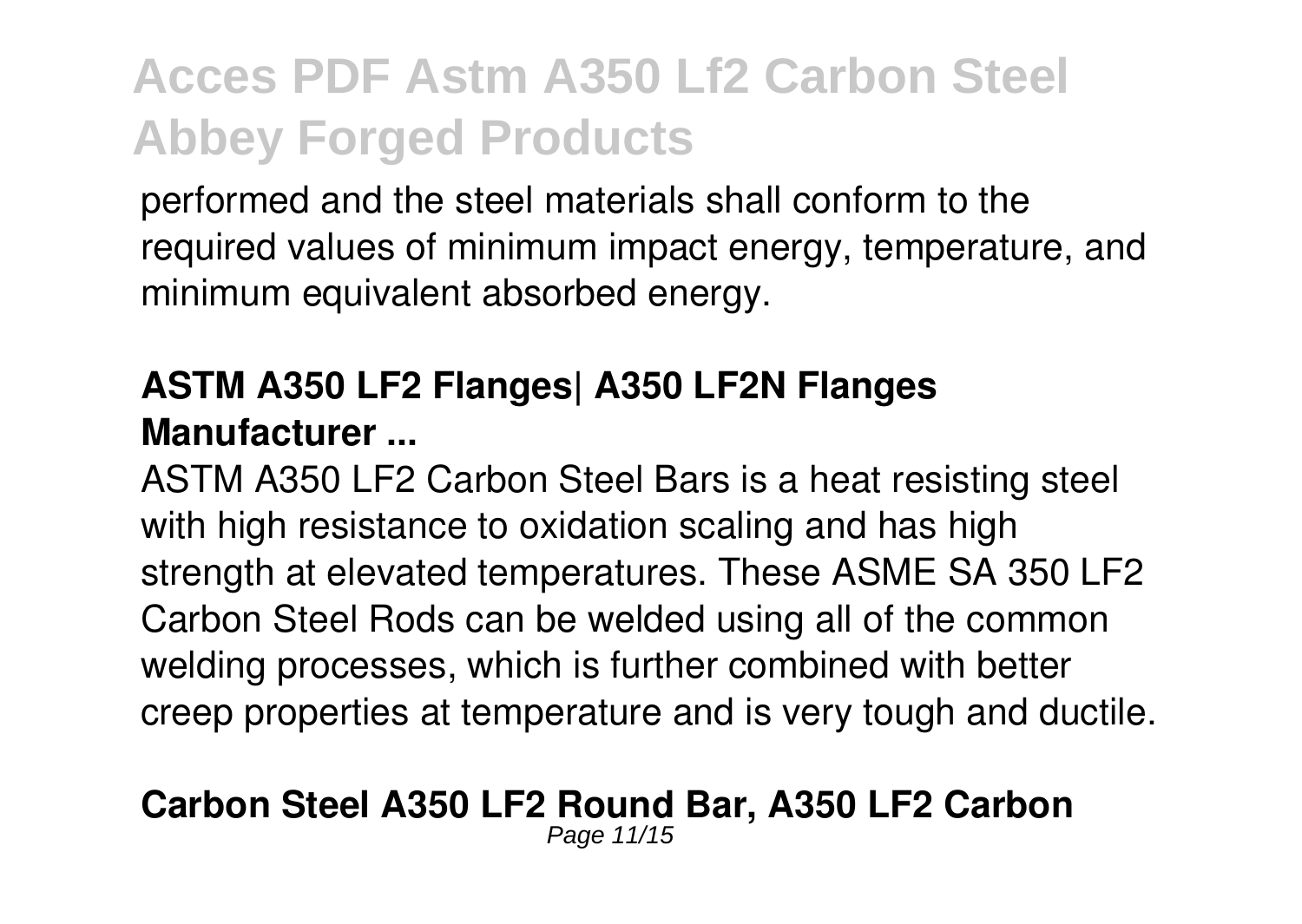#### **Steel ...**

Carbon Steel A350 LF2 Round Bars are fabricated with the standard quality of carbon steel alloy. These bars demonstrate great features and attributes that makes it ideal product. Thus it exhibits great tensile strength corrosion resistance, ductility, and mechanical properties.

#### **ASTM A350 LF2 Round Bar, UNS K03011 Bars, Carbon Steel ...**

See where ASTM A350 Grade LF2 Class 1 Heat-Treated falls on the material property chart for Density against Elastic modulus in your materials selection and design process. Our Ashby charts are interactive with more technical data upon clicking. ... ASTM A53 Carbon Steel Pipes ASTM A564 Page 12/15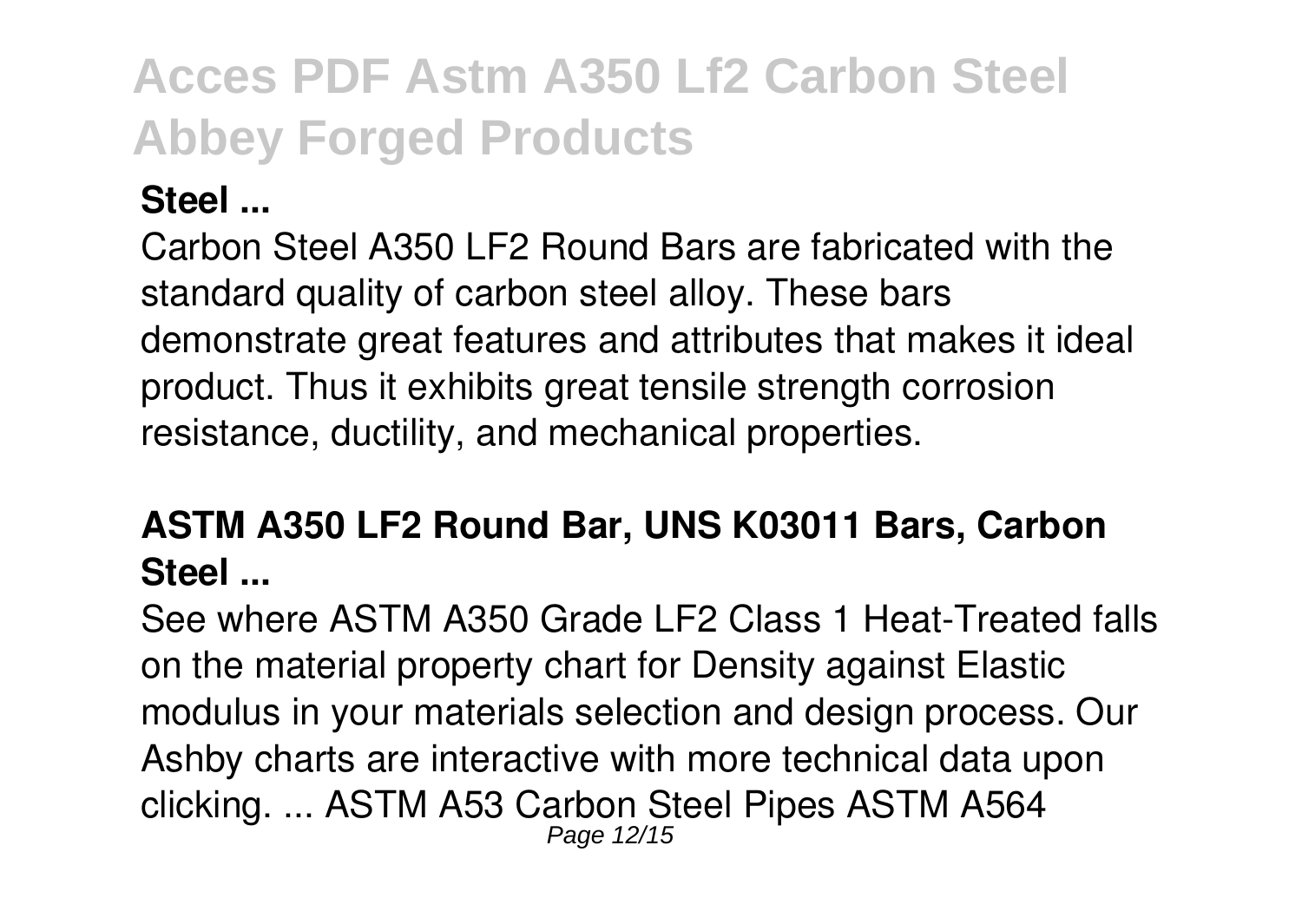Stainless Steel Age Hardened Carbon Steel: Properties ...

#### **ASTM A350 Grade LF2 Class 1 Heat-Treated - Low Carbon ...**

ASTM A350 LF2 Flanges are only manufactured by reputed and trusty companies like us who easily maintain the quality of the product and matches all the national and international standards. These flanges are easily connected with other pipes. They are reserved type of steel parts which contain the modest amount of alloy element in it.

#### **ASTM A350 LF2 Flanges Manufactures, Low-Temperature**

**...**

ASTM A516 gr 70 vs a350 lf2 Lf2 Lcb Lcc Carbon Steel Valve Page 13/15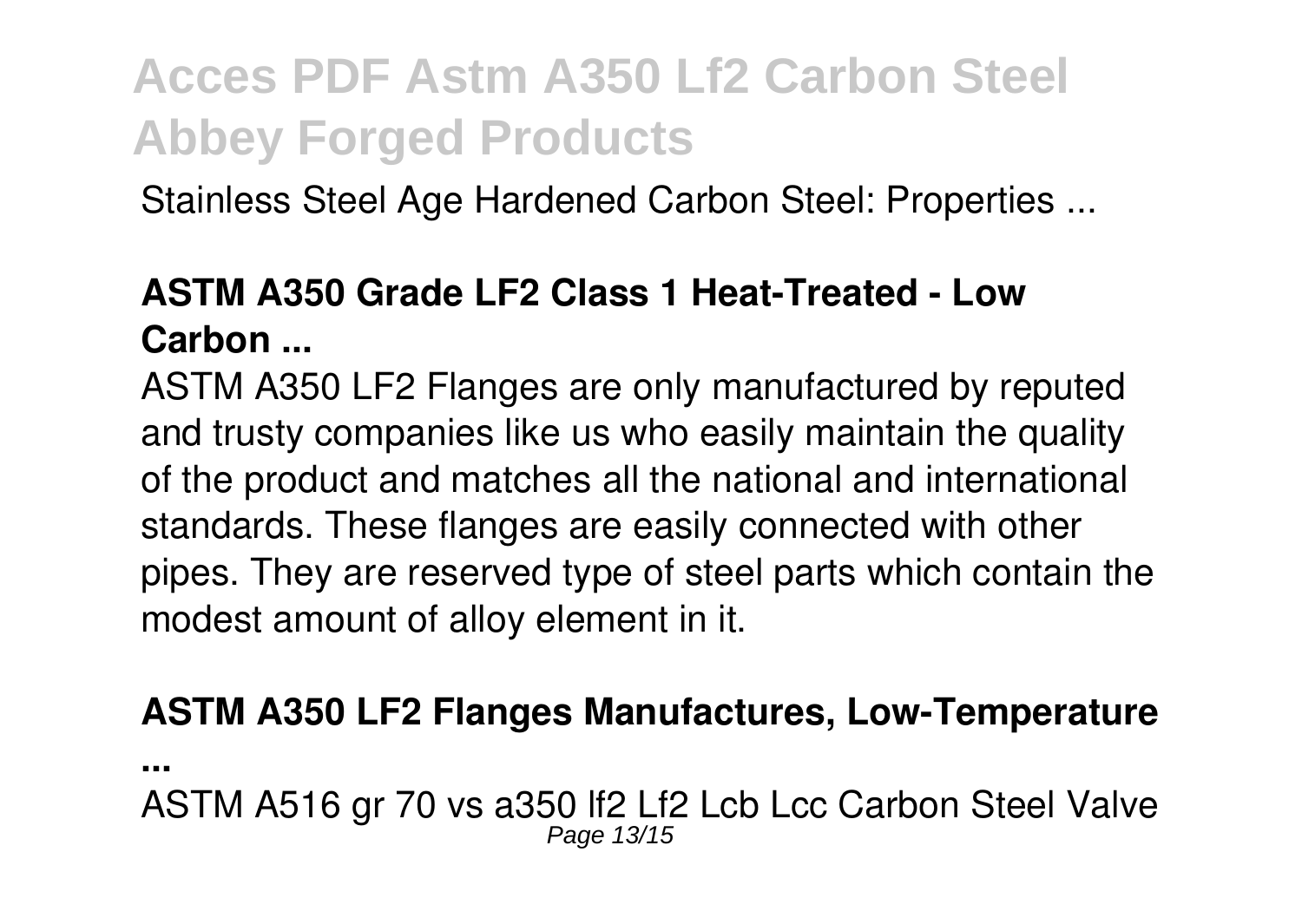Material Low Temperature This material was a forged iron that had been combined with metal scrap in the course of the melting process. Forgings of grades just like the astm a350 lf2 class 1 and sophistication 2 aside from Grade LF787 should be furnished in a normalized situation.

**ASTM A516 gr 70 vs a350 lf2 - Steel Material Supplier** ASTM A350 Carbon Steel Grade LF2 Weldolet Fittings provides a grouping of elevated potency, formability, erosion resistance and lightweight that has made it a global standard in aerospace uses. These ASTM A350 Carbon Steel GR LF2 Elbolet Fittings are extensively valued for its soaring tensile potency and toughness.